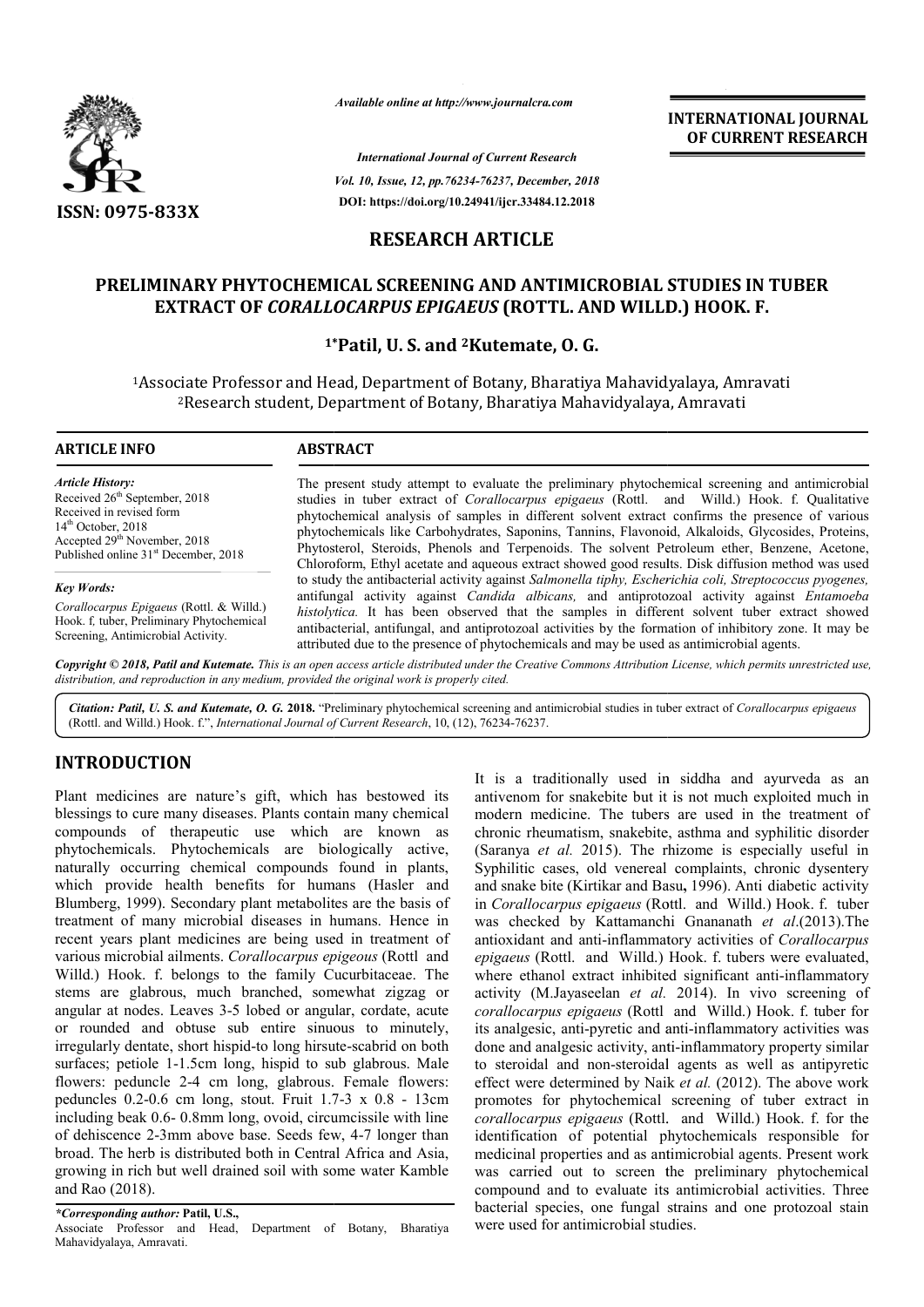# **MATERIALS AND METHODS**

**Plant material:** The whole plant of *coralocarpus epigaeus* (Rottl. and Willd.) Hook. f. was collected in fresh condition from southern part of Melghat, Buldana District, Maharashtra, India. The plant was identified authenticated by well known taxonomist Dr. S. M. Bhuskute Principal, Bhavbhuti Mahavidyalaya, Amgaon, district Gondia, Maharashrra. Voucher specimen has been deposited in the department of Botany, Bhartiya Mahavidyalaya, Amravati, Maharashtra. The tubers were washed under running water and dried under shade, then ground into a fine powder by using blender and stored in plastic bottle at room temperature.

**Preparation of extracts:** The extraction of soluble compounds from tuber of *coralocarpus epigaeus* (Rottl. and Willd.) Hook. f. was performed by using the soxhlet's extractor method with various solvents like Petroleum ether, Benzene, Acetone, Chloroform, Ethyl acetate and Distilled water. 25 gms of dried powder were taken in a cone made from Whatman filter paper No.1 and placed into soxhlet's apparatus. 100 ml of above solvents were taken successively, in the round bottom flask attached to the soxhlet apparatus. A condenser was attached to this setup. Then the whole setup was placed on a heating mantle. The temperature was set in the range where the solvants gets vaporized and rises up to the condenser where it condenses back into liquid. This liquid falls into the plant sample in the cone and extracts certain compounds and falls back into the round bottom flask. This process was continued till all the compounds get's extracted from the sample. The extracts obtained from the above process was evaporated and stored in cap glass vials.

**Phytochemical analysis:** Preliminary phytochemical screening of samples was carried out with the following methods described by Harborne, J.B. (1973).

**Test for Detection of carbohydrates:** Molisch's Test: Small Quantity of Petroleum ether, Benzene, Acetone, Chloroform, Ethyl acetate, Distil water extract were taken separately in 10 ml of distil water and two drops of Ethanolic naphthol (20%) and 2ml of concentrated Sulphuric acid were added, formation of reddish violet ring at the junction indicates presence of carbohydrates.

**Test for Detection of Saponins:** Foam Test: 2 ml of Petroleum ether, Benzene, Acetone, Chloroform, Ethyl acetate, Distil water extract were taken and added equal amount of distil water and shaken in a graduated cylinder for 15 minutes lengthwise. Formation of 1 cm layer of foam indicates the presence of saponins (Kumar *et al*., 2009).

**Test for Detection of Tannins:** Ferric Chloride Test: Small Quantity of Petroleum ether, Benzene, Acetone Chloroform, Ethyl acetate, Distil water extract were taken separately in water, 2-3 drops of 5% ferric chloride was added. Formation of black or green colour indicates the presence of tannins.

**Test for Detection of Flavonoids:** Sulphuric Acid Test: A fraction of extract was treated with concentrated sulphuric acid and observed for formation of orange colour.

**Test for Detection of Alkaloid**s: Mayer's Test: To 2ml of plant extract, 2ml of concentrated hydrochloric acid was added then few drops of Mayer's reagent were added.

Presence of green colour or white precipitate indicates the presence of alkaloids.

**Test for Detection of Glycosides:** Sulphuric Acid Test: To 2ml of plant extract, 1ml of glacial acetic acid and 5% ferric chloride was added then few drops of concentrated sulphuric acid were added. Presence of greenish blue colour indicates the presence of glycosides.

**Test for Detection of Proteins and Amino acids:** Ninhydrin Test: To 2ml of plant extract, few drops of 0.2% Ninhydrin was added and heated for five minutes. Formation of blue colour indicates presence of proteins.

**Test for Detection of Steroids and phytosterols:** Sulphuric Acid Test: To 1 ml of plant extract, equal volume of chloroform and few drops of concentrated sulphuric acid were added. Formation of brown ring indicates the presence of steroids and formation of bluish green colour indicates the presence of phytosterols.

**Test for Detection of Phenols:** Ferric Chloride Test: To1 ml of plant extract, 2ml of distilled water followed by few drops of 10% ferric chloride was added. Formation of blue or green colour indicates presence of phenols.

**Test for Detection of Terpenoids:** Salkowski test : 2ml of plant extract was mixed with 2ml of chloroform and 3ml of concentrated sulphuric acid was carefully added to form a layer. Reddish brown colouration of the interface is formed indicating the presence of terpenoids.

**Antimicrobial Activity:** The role of medicinal plants is very important in treatment of various diseases in human being. Medicinal plants are the first home remedy that a person relies on for hepatic as well as gastrointestinal troubles. Ginger and garlic are home remedies against gaseous trouble, indigestion etc. Though antifungal and antibacterial drugs control infections but the pathogen become resistant to these allopathic drugs, second chance is the infection gets cured causing other complications and side effects. To prevent patient from drug resistant species and undesirable side effects plant medicine prove to be the best solution. Higher plants have shown to be potential source of new antimicrobial agent (Mitscer, 1987). Especially hepatic and gastrointestinal disorders are challenge before modern medicine, hence scientist are showing great interest for the discovery of new effective plant based drugs for treatment of these disorders.

#### **Collection of Bacterial and Parasitic Isolates:** Bacterial

isolates of *Escherichia coli, Salmonella typhi, Streptococcus pyogenes, Candida fungus* and parasitic isolates of *Entamoeba histolytica,* were obtained from Samruddhi Microbiology Diagnostic Laboratory, Amravati which is run by Dr. S. R. Gulhane (Microbiologist). The isolates were authenticated by biochemical tests as described by Cheesebrough (1985) preserved on potato dextrose agar and nutrient agar respectively and stored at  $4^0C$  until ready to use.

**Disc Diffusion Method:** The bacterial isolates of *Escherichia coli, Salmonella tiphy, Streptococci pyogenes, Candida fungus* and parasitic isolates of *Entamoeba histolytica,* were subculture overnight at  $37^{\circ}$ C on potato dextrose agar and nutrient agar plates respectively. Six plate per organism.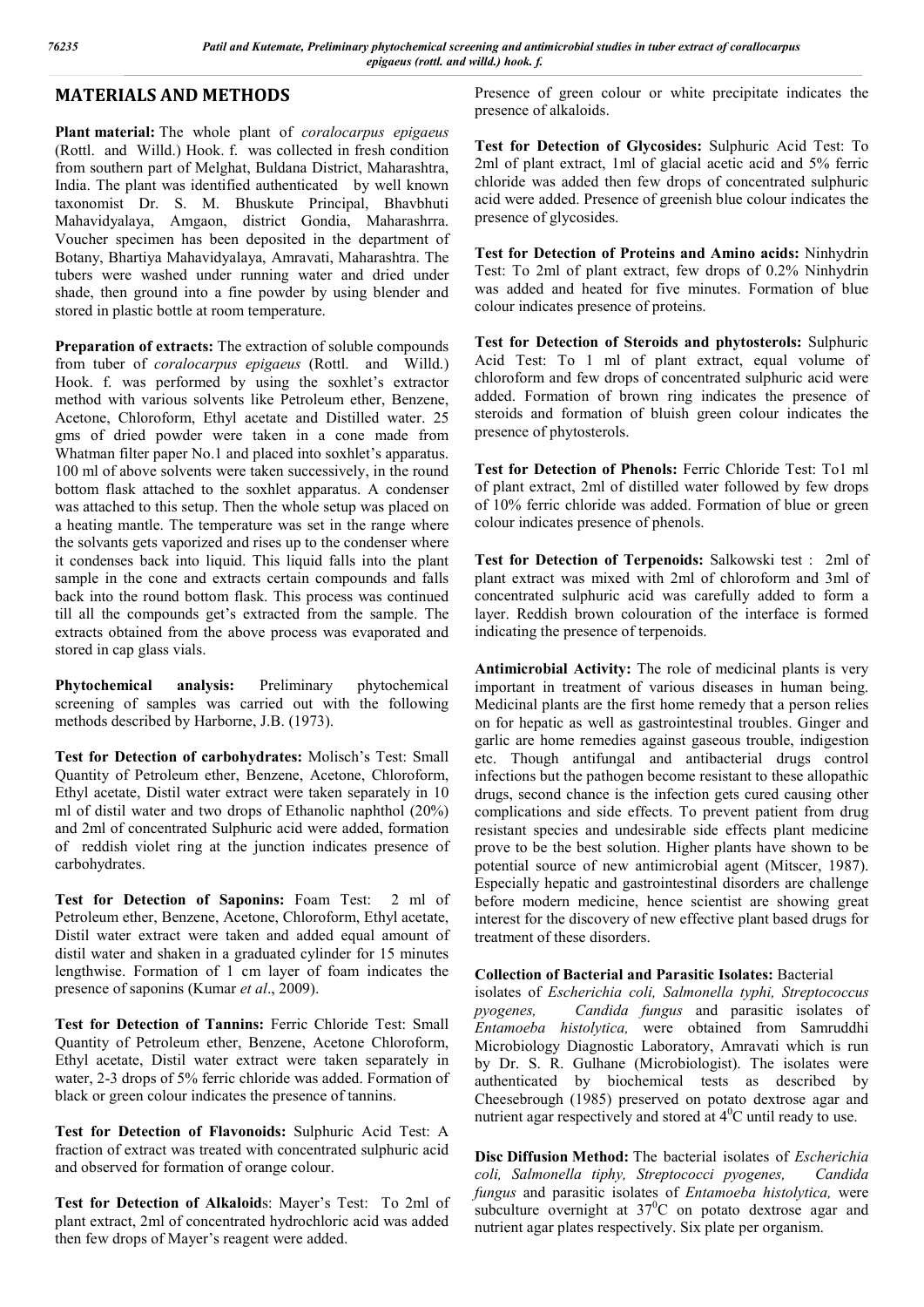#### **Table 1. Preliminary phytochemical screening of** *Corallocarpus epigaeus***(Rottl. & Willd.) Hook. f.**

| S. No.       | Secondary metabolite     | Petroleum ether | Benzene  | Acetone | Chloroform | Ethyl acetate | Distilled water |
|--------------|--------------------------|-----------------|----------|---------|------------|---------------|-----------------|
|              | Carbohydrates            | ---             | $+$      | $^{++}$ | $^{++}$    | $^{+++}$      | $^{+++}$        |
|              | Saponins                 | $\pm$           | $^{+++}$ | ---     | $^{++}$    | $- - -$       | $- - -$         |
|              | Tannins                  | ---             | ---      | ---     |            | ---           | $^+$            |
| 4            | Flavonoids               | ---             | ---      | $^{++}$ |            | $^{++}$       | $^{+++}$        |
|              | Alkaloids (Mayer's test) | ---             | $^{+++}$ |         |            | $- - -$       | $^{+++}$        |
| <sub>(</sub> | Glycosides               | $^+$            | ---      |         |            | ---           | ---             |
|              | Proteins                 | ---             | ---      | ---     |            |               | ---             |
| 8            | Phytosterol & Steroids   | ---             | $^{++}$  |         |            | ---           | $^{+++}$        |
| q            | Phenols                  | ---             |          |         |            | ---           | $\frac{1}{2}$   |
| 10           | Terpenoids               | $^{+++}$        | ┶        | $^{++}$ | $^{+++}$   | $^{+++}$      | $++$            |

**Table 2. Antimicrobial activity in tuber extract of** *Corallocarpus epigaeus* **(Rottl. & Willd.) Hook. f.**

| Microoganism   | Petroleum ether | <b>Benzene</b> | Acetone        | Chloroform     | Ethyl acetate  | Distilled water |
|----------------|-----------------|----------------|----------------|----------------|----------------|-----------------|
| S.typhy        | $00\,$          | $00\,$         | 00             | 00             | 2mm            | 00              |
| E.coli         | $00\,$          | 00             | 0 <sup>0</sup> | 00             | 0 <sub>0</sub> | 00              |
| S.pyogens      | 00              | l 0mm          | 0 <sup>0</sup> | 00             | l 0mm          | 00              |
| Candida spe.   | 0 <sub>0</sub>  | $00\,$         | 00             | 00             | 0 <sub>0</sub> | 00              |
| E. histolvtica | 00              | 00             | 0 <sup>0</sup> | 0 <sup>0</sup> | 0 <sub>0</sub> | 0 <sub>0</sub>  |



**Table 3. Analysis of antimicrobial sensitivity of** *Corallocarpus epigaeus***(Rottl. & Willd.) Hook. f.(tuber)**



**Fig. 1.** *Corallocarpus epigaeus* **(Rottl. & Willd.) Hook. f.**





**Fig. 2. Tuber Fig. 3. Antimicrobial plates**